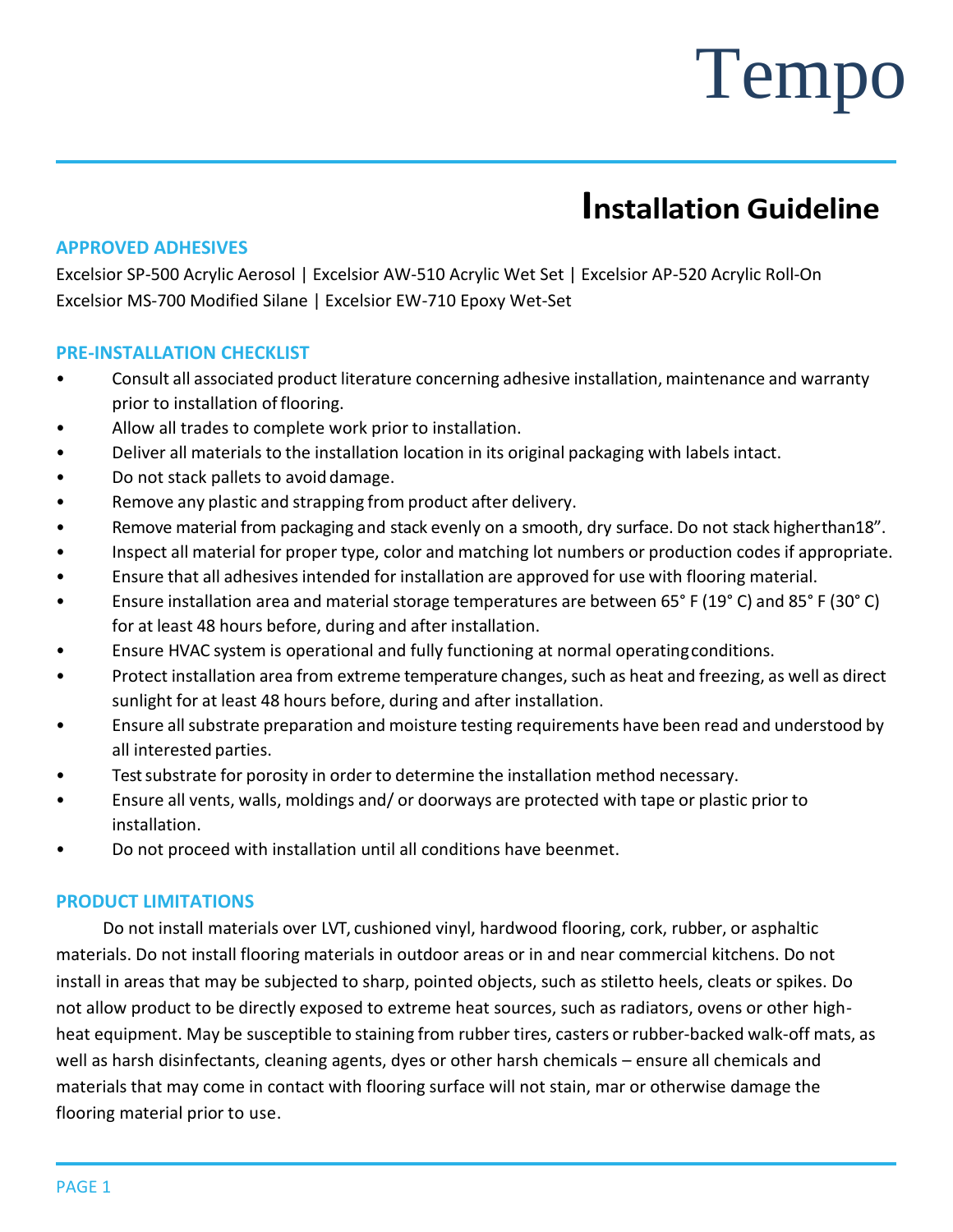## **Installation Guideline**

### **SUBSTRATE PREPARATION**

All substrates must be prepared according to ASTM F710, as well as applicable ACI and RFCI guidelines. Substrates must be clean, smooth, permanently dry, flat, and structurally sound. Substrates must be free of visible water or moisture, dust, sealers, paint, sweeping compounds, curing compounds, residual adhesives and adhesive removers, concrete hardeners or densifiers, solvents, wax, oil, grease, asphalt, visible alkaline salts or excessive efflorescence, mold, mildew and any other extraneous coating, film, material or foreign matter. All substrates must be vacuumed with a flat vacuum attachment or damp mopped with clean, potable water to remove all surface dust. Sweeping without vacuuming or damp mopping will not be acceptable. It is recommended that all substrates have a floor flatness of FF32 and/or a flatness tolerance of 1/8" in 6' or 3/16" in 10.'

All porous substrates must be tested to confirm porosity. To determine substrate porosity, place three, .05 mL (1/4" wide) droplets of clean, potable water onto the surface of the substrate per every 2000 sq. ft., at least one test per room. If the substrate absorbs water within 60 seconds, the substrate is considered porous. All other substrates that do not meet this requirement are considered non-porous. Ensure that all non-porous substrates are not contaminated with any aforementioned contaminates.

When conducting renovations or remodeling, remove all existing adhesive residue so that 90% of the original substrate is exposed by mechanical means, such as shot blasting, grinding or buffing with a 100 grit Diamabrush Prep Plus attachment.

Do not use solvent/citrus based adhesive removers prior to installation. Follow The Resilient Floor Covering Institute's (RFCI) "Recommended Work Practice for Removal of Existing Floor Covering and Adhesive", and all applicable local, state, federal and industry regulations and guidelines. When removing asbestos and asbestos containing materials, follow all applicable OSHA standards.

#### **CONCRETE SUBSTRATES**

All concrete must have a minimum compressive strength of 3500 PSI and be prepared in accordance with ASTM F 710. When flooring is being installed directly over concrete, concrete surfaces that have an ICRI Concrete Surface Profile (CSP) over 4 should be treated with a self-leveling underlayment or a patch to prevent imperfections from telegraphing through flooring materials. On or below grade concrete must have a permanent, effective moisture vapor retarder installed below the slab.

New or existing concrete substrates on all grade levels must be tested in accordance with ASTM F 2170, using in situ Probes (such as Wagner Rapid RH), to quantitatively determine the amount of relative humidity at least one week prior to the installation.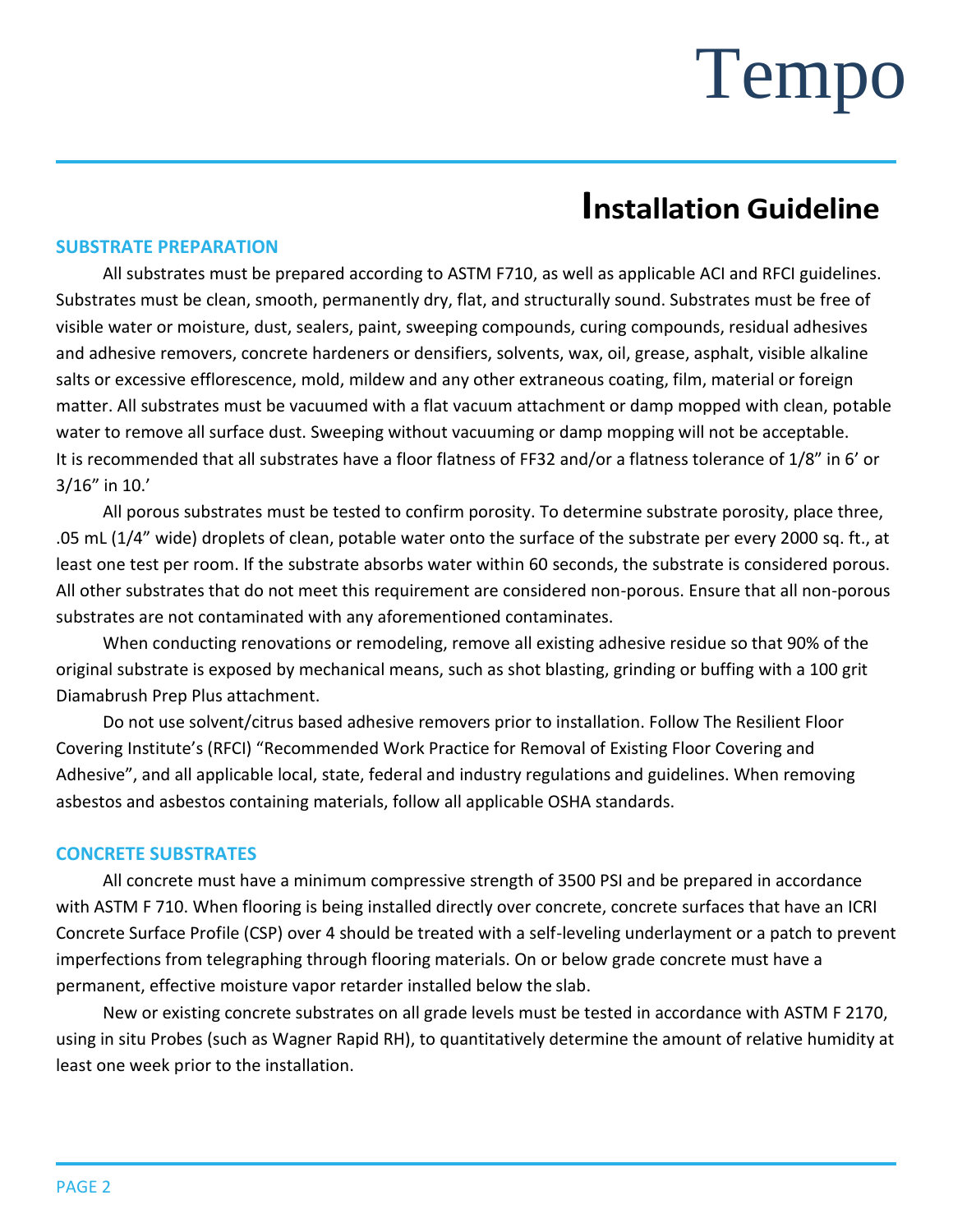## **Installation Guideline**

### **Adhesive RH Limits**

SP-500 Acrylic Aerosol: 90% RH AW-510 Acrylic Wet Set: 85% RH AP-520 Acrylic Roll-On: 75% RH MS-700 Modified Silane: 95% RH EW-710 Epoxy Wet-Set: 85% RH

In addition to ASTM F 2170 Relative Humidity Testing, existing concrete that has previously had floor covering installed on all grade levels must be tested in accordance with ASTM F 1869, using Calcium Chloride test kits, to quantitatively determine the Moisture Vapor Emissions Rate (MVER) of the concrete.

### **Adhesive MVER Limits**

SP-500 Acrylic Aerosol: 9 lbs. AW-510 Acrylic Transition: 6 lbs. AP-520 Acrylic Roll-On: 6 lbs. MS-700 Modified Silane: 10 lbs. EW-710 Epoxy Wet-Set: 6 lbs.

If ASTM F2170 or ASTM F1869 test results exceed the above limits, a moisture mitigation product, such as the Excelsior MM-100 Moisture Mitigation must be installed prior to proceeding with installation. Do not install flooring until moisture testing has been conducted per the appropriate standard and/or moisture mitigation has been installed per product technical data and/or installation instructions and is dry to the touch. Do not install flooring in below grade areas when hydrostatic pressure is visible or suspected. If ASTM F2170 and ASTF1869 test results are below recommended limits, concrete substrates must be tested for elevated pH and alkalinity in accordance with ASTM F710.

### **Adhesive pH Limits**

SP-500 Acrylic Aerosol: 7-9 AW-510 Acrylic Transition: 7-9 AR-520 Acrylic Roll-On: 7-9 MS-700 Modified Silane: 7-10 EW-710 Epoxy Wet-Set: 7-10

If pH testing per ASTM F710 exceeds the above limits, the concrete must be sealed with pH insensitive product, such as the Excelsior MM-100, prior to proceeding with installation. Install all sealers and/or primers per product technical data and/ or installation instructions. Do not install flooring until material is dry to the touch.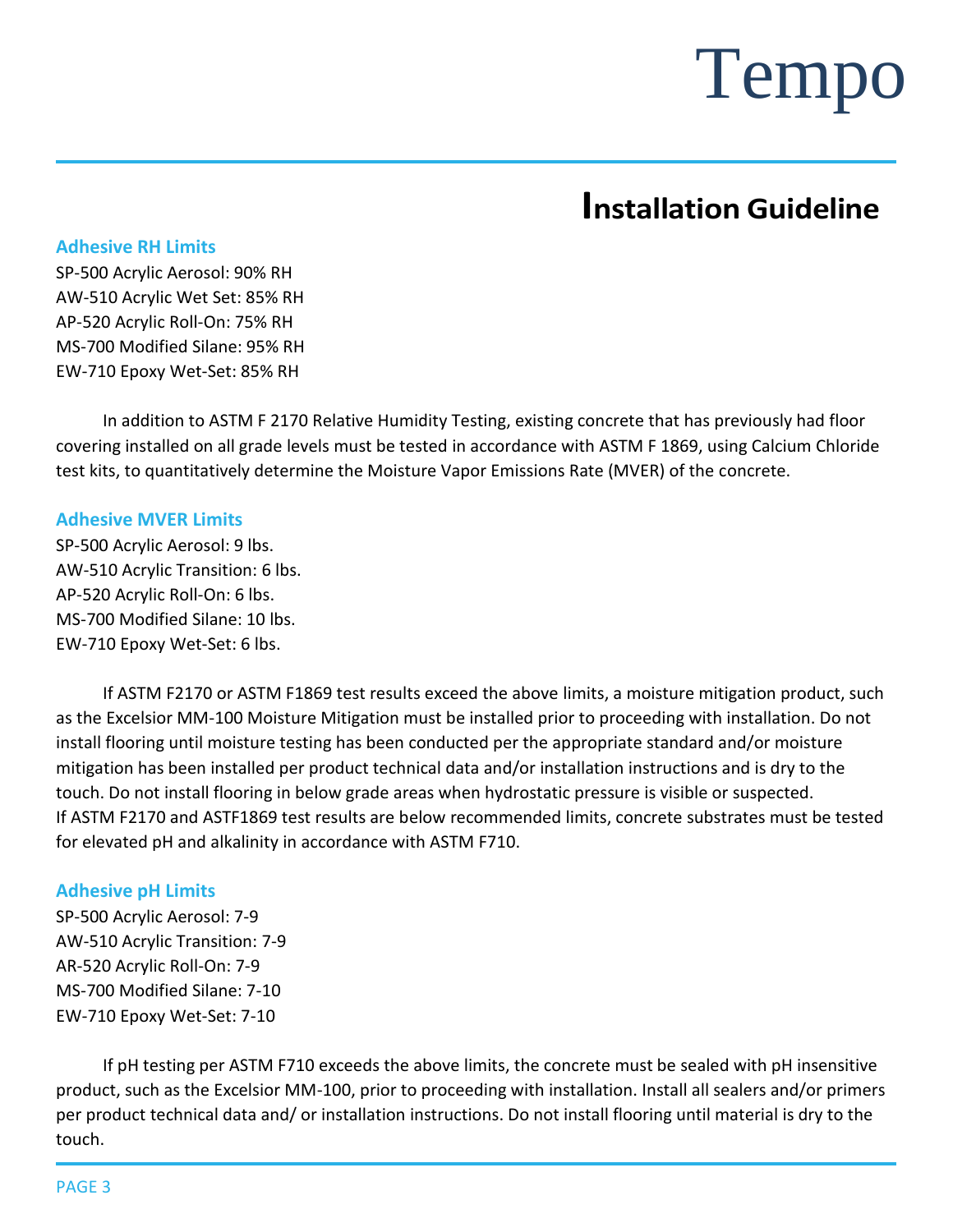## **Installation Guideline**

#### **RESINOUS SUBSTRATES**

When installing directly over a resinous products such as the Excelsior MM-100 or an epoxy coating, ensure that coating is dry to the touch and has cured for the prescribed length of time. Substrate must be clean, dry, sound and free of contaminates. Ensure to follow installation procedures and trowel sizes for non- porous substrates.

#### **GYPSUM BASED SUBSTRATES**

Gypsum-based substrates must have a minimum compressive strength of 3500 PSI. Gypsum substrates that do not meet this requirement may have one coat of the Excelsior MM-100 installed to improve the strength of the substrate. Substrate must be structurally sound and firmly bonded to subfloor. Any cracked or fractured areas must be removed and repaired with a compatible patch or repair product. Follow instructions for installation over a gypsum substrate. New or existing gypsum substrates may require a sealant or primer. Follow all manufacturer's recommendations regarding preparation for resilient flooring installation.

#### **WOOD SUBSTRATES**

Wood substrates must be prepared in accordance with ASTM F1482. Wood subfloors should be of double layer construction with a minimum thickness of 1". Crawl spaces beneath wood subfloors shall be in compliance with local building ventilation codes and have at least 18" of cross-ventilated space between the ground and the joists. Wood joists should be spaced on not more than 16" centers.

Prior to installation, moisture retardant sheeting with a maximum rating of 1.0 perm must be installed beneath the wood subfloor, overlapped at least 8". For standard installations, use Underlayment Grade plywood with a minimum thickness of 1/4" thick and a fully sanded surface. When floors may be subjected to moisture, use an APA approved exterior grade plywood. Other wood subfloor materials, such as OSB, lauan, particleboard, chipboard or cementitious tile backer boards, are not acceptable subfloors. Avoid preservativetreated and fire-retardant plywood, as some may be manufactured with resins or adhesives that may cause discoloration or staining of the flooring. Wood subfloor deflection, movement, or instability will cause the flooring installations to release, buckle or become distorted. As such, do not use plastic or resin filler to patch cracks. Do not use cement or rosin coated nails and staples or solvent-based construction adhesives to adhere the plywood. Do not install on a sleeper system (wood subfloor system over concrete) or directly over Sturd-I-Floor panels.

#### **METAL SUBSTRATES**

Metal substrates must be thoroughly sanded/ground and cleaned of any residue, oil, rust and/or oxidation. Substrate must be smooth, flat and sound prior to installation. When installing in areas that may be subject to topical water or moisture and/or high humidity, an anti-corrosive coating must be applied to protect metal substrate. Contact a local paint or coating supplier for coating recommendations. Install flooring material within 12 hours after sanding/grinding to prevent re-oxidation. Any deflection in the metal floor can cause a bond failure between the adhesive and the metal substrate. Ensure to follow installation procedures and trowel sizes for non- porous substrates.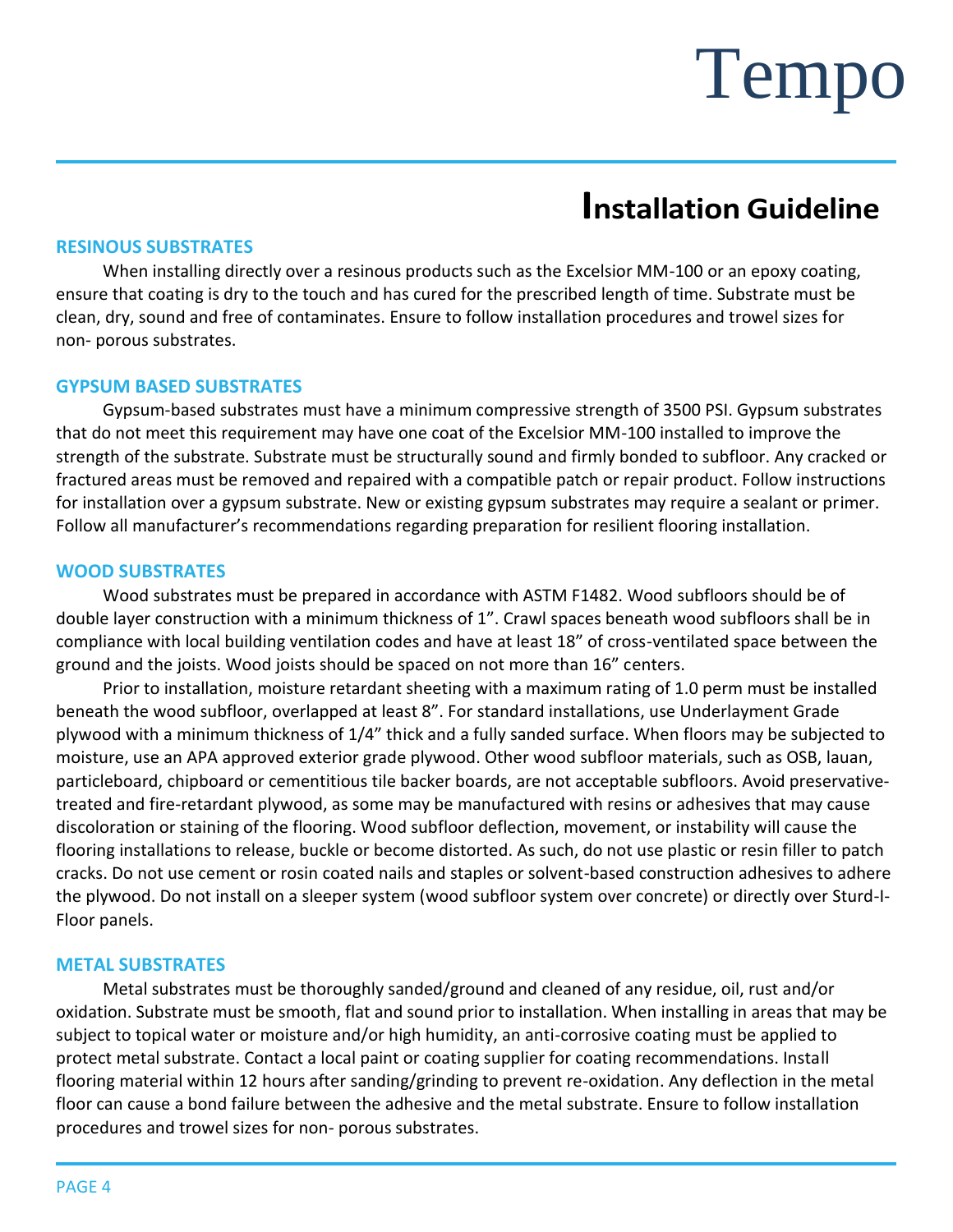## **Installation Guideline**

### **EXISTING FLOORING SUBSTRATES**

The suitability of existing flooring as a substrate depends on the specific requirements of the adhesive being used to install the material. As such, refer to the adhesive requirements for existing flooring substrates and ensure all adhesive requirements and guidelines are followed.

### **RADIANT HEATING SUBSTRATES**

When installing flooring over a substrate that contains a radiant heating system, ensure the radiant heat is turned off 48 hours prior to installation and remains off during the entire installation. 48 hours after installation, the radiant heat may be gradually increased over the course of 24 hours, until normal operating temperature is reached. Ensure the temperature of the radiant heating system does not exceed 85° F (29.5° C) and avoid making abrupt changes in radiant heating temperature.

### **CRACKS, JOINTS & VOIDS**

All cracks, joints and voids, as well as the areas surrounding them, must be clean and free of dust, dirt, debris and contaminants. All minor cracks and voids 3/64" wide or less may be repaired with a suitable cementitious patch.

Due to the dynamic nature of concrete slabs, manufacturer cannot warranty installations to cover expansion joints, cracks or other voids (such as control cuts, saw joints and moving cracks or voids) wider than 3/64". Do not install flooring directly over any expansion joints or cracks wider than 3/64".

All expansion joints should have a suitable expansion joint covering system installed to allow expansion joint to freely move. To treat expansions joints where an expansion joint covering system can't be installed or to treat through cracks (depth at least 75% of the thickness of the concrete), chase joint or crack with a suitable saw or grinder and open to a minimum width of ¼". Be sure to clean all dust, dirt and debris from crack. Joints and cracks should then be sealed with a suitable, elastomeric caulk (such as Ardex Ardiseal Rapid Plus, Mapei P1 SL or equivalent) designed for use in expansion joints. Install a closed- cell backer rod at prescribed depth and follow caulk manufacturer's instructions for installation. Ensure surface is troweled flush with surface of concrete. To treat other cracks and voids (such as control cuts, saw-cut joints and surface cracks) over 3/64", chase joint or void with a suitable saw or grinder and clean all dust, dirt and debris from crack. Fill entire crack with a rigid crack filler (such as Ardex Ardifix, CMP CM10 or equivalent) designed for use in control or saw-cut cuts. Follow material manufacturer's instructions for installation. Ensure surface is troweled flush with surface of concrete.

*Consult a structural engineer prior to treating any crack or joint, especially those that may affect structural integrity (such as expansion joints). Review all manufacturer installation instructions and/or consult manufacturer technical staff for all crack or joint filling products prior to treating joints and cracks.*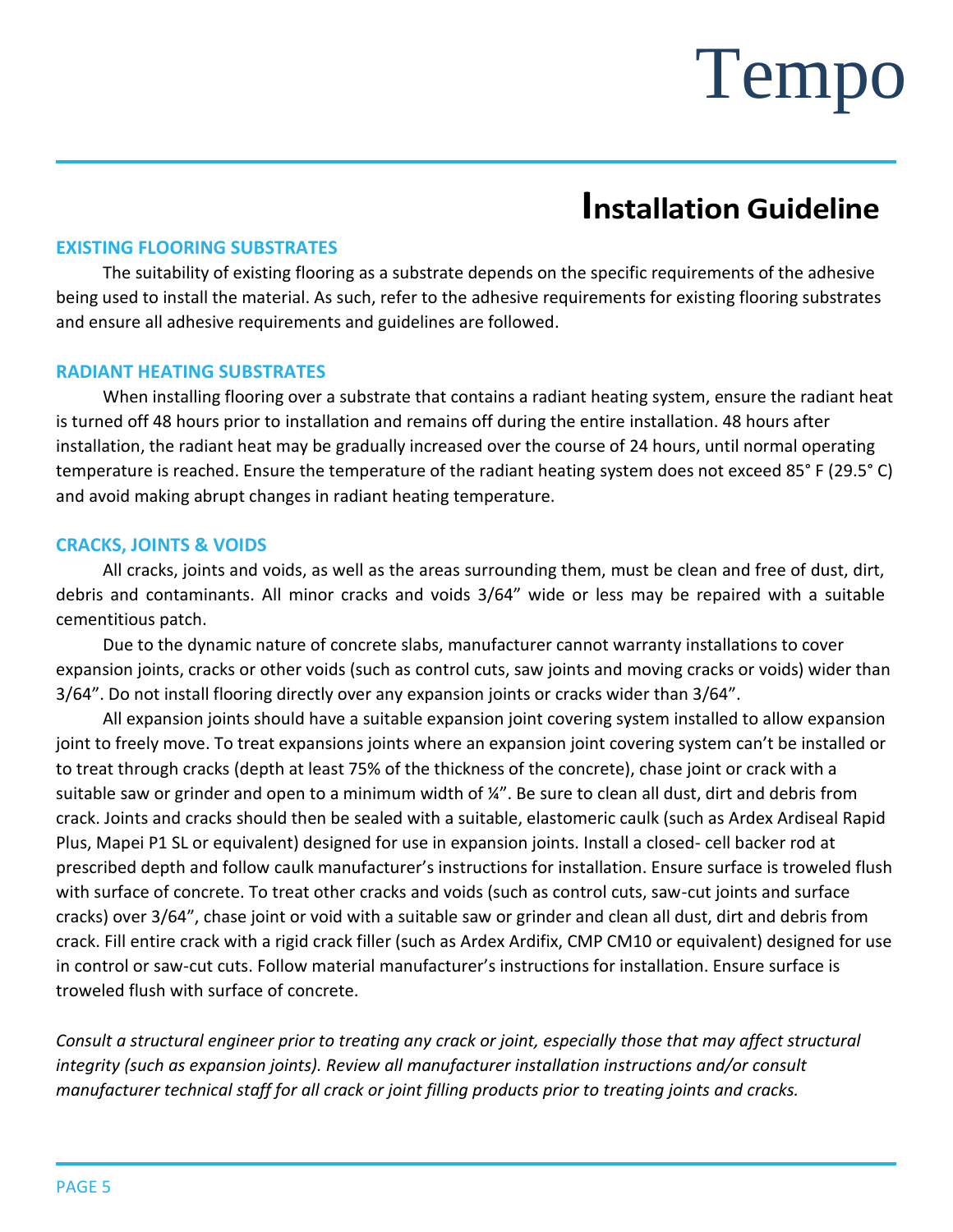## **Installation Guideline**

#### **PRODUCT INSTALLATION**

Ensure substrate is suitably prepared prior to installation, as manufacturer is not responsible for substrates that have not been properly prepared and tested for moisture. Ensure adhesive is approved for use with flooring material and the proper trowel type and size is used, as manufacturer is not responsible for any and all adhesion issues related to improper adhesive selection or usage.

Prior to installation, confirm material installation pattern and direction per design specifications or work order. Inspect all tiles before installing or during installation to verify that there are no visible defects, damages or excessive shading variations. Blend materials from several cartons to ensure consistent appearance and color or shade variation. Some flooring products, colors and textures have latent and acceptable color and shade variations. If there are concerns regarding shade or color variation, do not install material and consult a sales representative and manufacturer's technical staff.

Ensure substrate is clean, dry flat and sound prior to installation. Ensure the room is square using the 3-4-5 squaring rule or similar method to ensure acceptable installation. Dry-lay several pieces of material in order to determine idea room layout. Cut borders and other specialty pieces to fit snugly against or around walls, thresholds, transition strips, fixtures and other protrusions or accessories. Ensure material around perimeter is 1/8" from wall or less, depending on depth of wall base or trim. Ensure all end seams are a minimum of 6" apart. Use a nail-down guide or equivalent along starting row to expedite wet-set installation. Apply adhesive according to instructions for specific product in use and observe adhesive flash times, if applicable. Ensure all adhesive working times are observed and followed. Be sure to follow instructions based on substrate porosity (porous or non-porous). Use below chart for reference.

## Adhesive Coverage Rates (Per Gallon)

| <b>Adhesive</b> | <b>Porous</b>      | <b>Non-Porous</b>  |
|-----------------|--------------------|--------------------|
| SP-500          | 150 sq. ft. / unit | 150 sq. ft. / unit |
| AW-510          | 165-200 sq. ft.    | N/A                |
| AP-520          | 320 sq. ft.        | 400 sq. ft.        |
| MS-700          | 160 sq. ft.        | 260 sq. ft.        |
| EW-710          | 165-200 sq. ft.    | 225-250 sq. ft.    |

Install material into adhesive in the same direction, unless installing in a specific and pre- determined design, such as a quarter- turn or her- ringbone design. For larger installations, use a pyramid layout when installing planks to eliminate run-off.

When installing into adhesive using a wet- set method, avoid walking or working on material until adhesive has cured for light foot traffic. Working on material that is installed into wet adhesive could cause adhesive to displace. When working off of material is not possible, use a kneeling board or equivalent to disperse weight evenly and prevent adhesive displacement. Pay close attention to working time to avoid adhesion issues. This may require installing material in smaller sections. Replace trowels at recommended intervals to maintain proper trowel ridge and spread rate.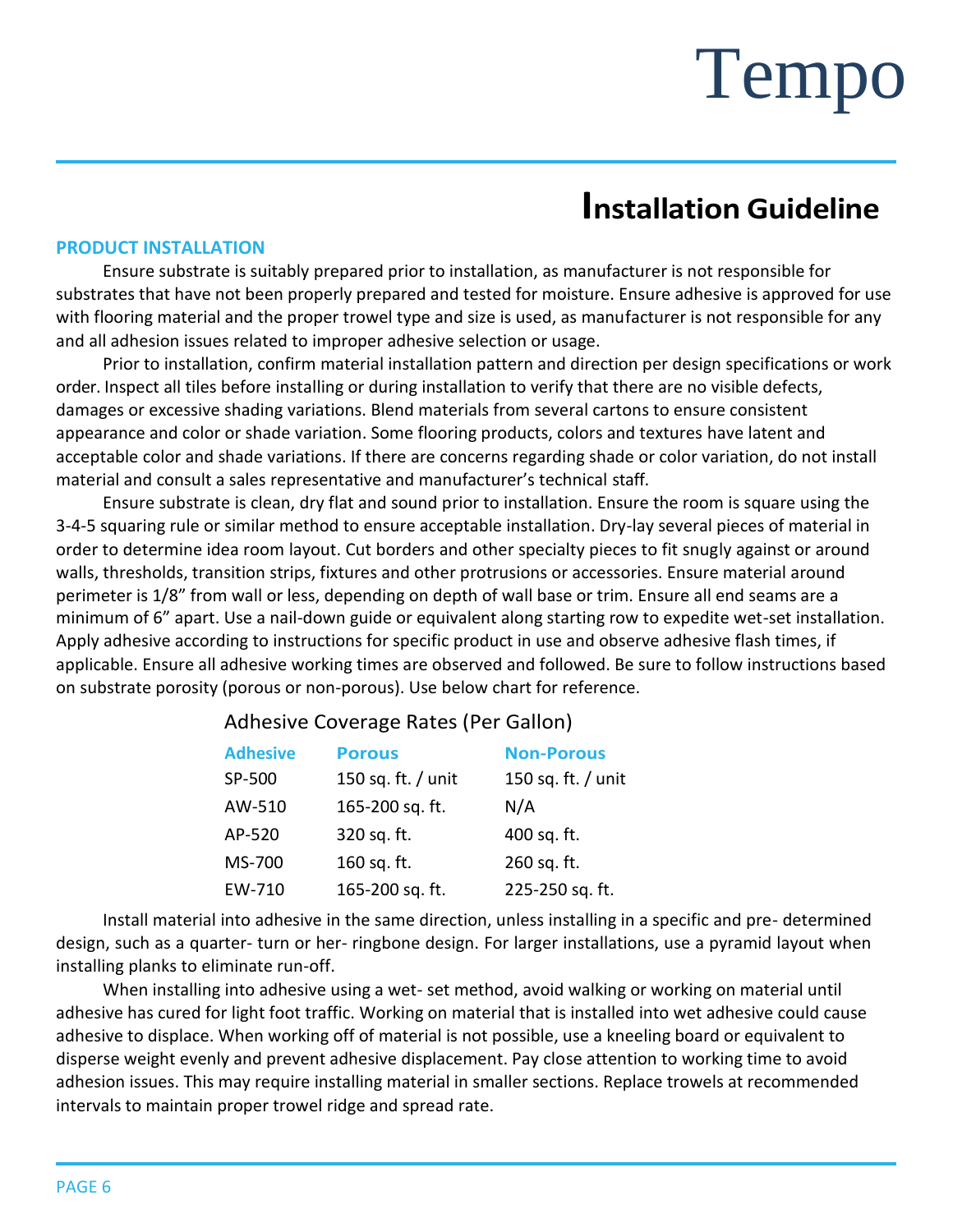## **Installation Guideline**

Periodically lift material to ensure proper adhesive transfer and ensure adhesive has not surpassed the open time – adhesive should cover 90% of tile. Roll material with a 3 section, 100 lb. roller within 30 minutes of installation, crossing in a perpendicular direction after initial roll. Use a hand roller in areas that cannot be reached with larger roller.

Visually inspect installation to ensure that material has not shifted and that adhesive has not been squeezed out of joints or compressed onto surface. Clean excessive adhesive or adhesive residue from the surface of the material per adhesive recommendations. Do not apply abrasive or solvent based cleaners directly to flooring material.

### **FLOORING PROTECTION**

Protect newly installed flooring with construction grade paper or protective boards, such as Masonite or Ram Board, to protect flooring from damage by other trades. Do not slide or drag pallets or heavy equipment across the new flooring. Limit usage and foot traffic according to the adhesive's requirements. When moving appliances or heavy furniture, protect flooring from scuffing and tearing using temporary floor protection. All furniture casters must be made of a soft material and must have a contact point of at least 1" in width to limit indentation and flooring damage. All rolling chair or seating must have a resilient flooring chair pad installed over the finished floor to protect floor covering. All fixed furniture legs must have permanent felt or soft rubber floor protectors installed on all contact points and to reduce indentation. Floor protectors must have a flat contact point of at least 1 sq. in. or 1 in. diameter and must cover the entire bottom surface of the furniture leg.

Ensure all furniture castors and chair legs and are clean and free of any and all dirt and debris. Routinely clean chair castors and furniture legs to ensure that dirt or debris has not built up or become embedded in castors or floor protectors. Replace chair castors and floor protectors at regular intervals, especially if they become damaged or heavily soiled.

Place walk-off mats at outside entrances. Ensure mats are manufactured with non- staining backs to prevent discoloration.